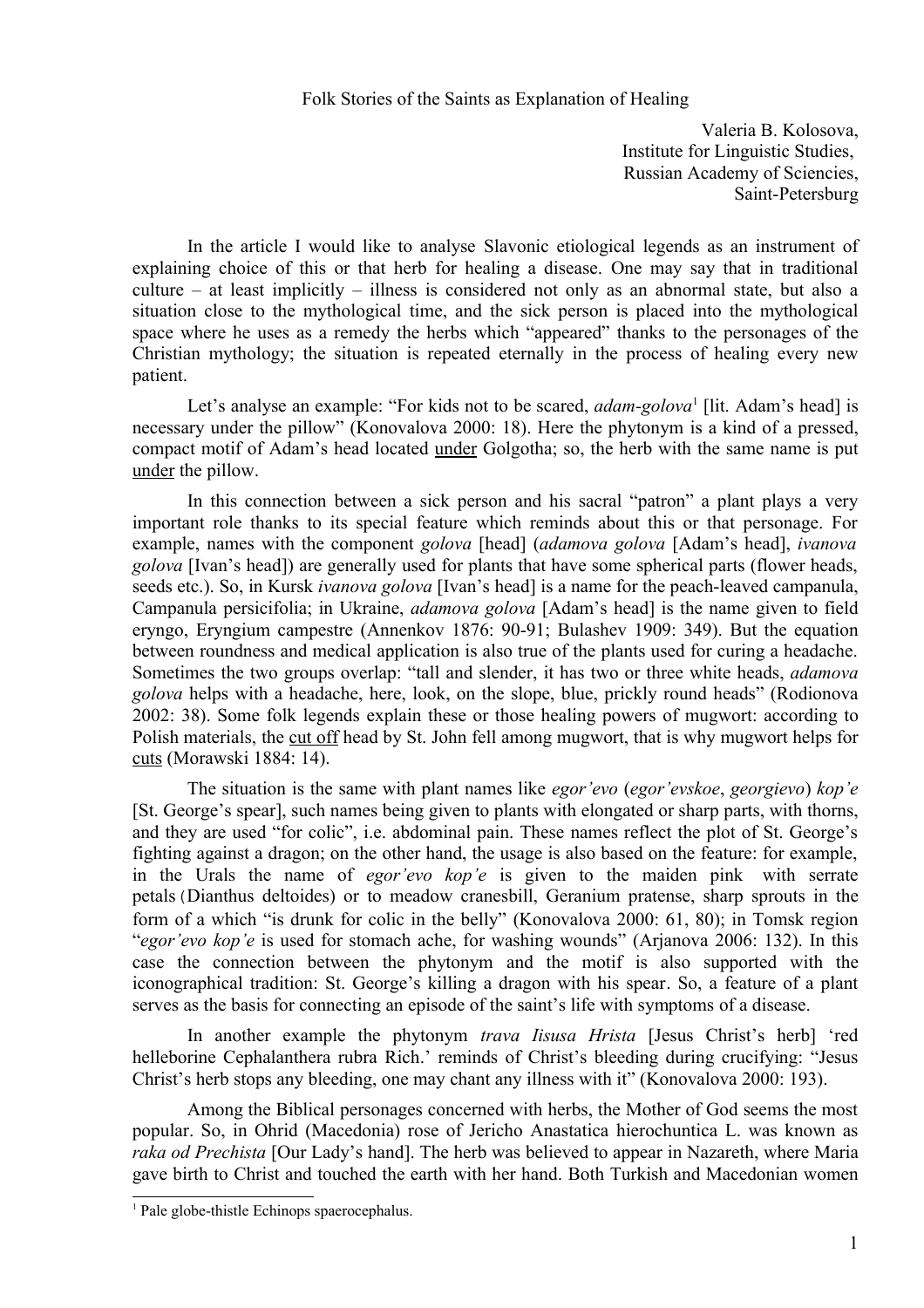put a dried plant in water and, after opening twigs, gave the water to the woman in childbirth (Dzordzević 1958: 126); in Plovdiv region the same was practiced with a plant having five flowers – *rachichka na sv. Bogoroditsa* [the hand of Saint Virgin] (Kableshkova 2002: 95-96).

A plant autumn Lady's tresses Spiranthes spiralis with Polish name *łzy Matki Boskiej* was a dream of pilgrims coming for absolution on Our Lady's Ascension Day (August 15). According to a legend, they rose up from the Virgin's tears dripping from her face. Here again, the phytonym is connected not only with an etiological story but also with usage: "these 'tears' must heal any pain" (Seweryn 1946: 307).

In Serbian tradition the distinctive feature of St John's wort – the red spots on its leaves – is explained in this way: these come from the blood of Our Lady, which dripped onto the leaves when she was menstruating. Hence it bears the name *bogorodichina trava*, or *bogoroditsa, bogorodichitsa, gospino tsveche, gospina trava, gospino zelje* [Our Lady's herb] (Čajkanović 1985: 259; Sofrić 1990: 13).

Plants resembling the color of blood often had the root *krov*- [blood] in their names and were supposed to be able to stop bleeding. The considerable number of names for St John's wort (Rus. *krovavnik*, *ivanova krov'*; Ukr. *krivtsa*, *bozha krivtsa, Hristova krivtsa*, *krov sv. Ivana*; Belorus. *kryvawnik, kryvavets*, Cz. *krevniček, krvavník*) [lit. blood herb, St. John's blood, hare blood etc.] results from the red spots that the leaves of some species have, while the sap is red in color, just like the petals when they are crushed. Another etiological legend says that while the executioner was carrying the head of John the Baptist to Herod's palace, several drops of blood fell on the ground. On that spot there grew a plant that had absorbed the blood – St. John's wort (Kuznetsova, Reznikova 1992: 86). One more legend says that it grew beneath the cross on which Christ was crucified, and received its healing powers from his blood (Mandel'shtam 1882: 316). Here legends about the genesis of St John's wort from St. John's or Jesus' blood explain not only the genesis of a plant but also its usage in folk medicine: in Transcarpathia it was used for stopping hemorrhages and bloody flux, while in the Kubanj part of southern Russia it was prescribed for someone spitting blood, or with blood in the urine and for wounds (Toren 1996: 67), and in Bulgaria for diseases of the blood (Sofijski kraj 1993: 178-179, 187, 180).

Sometimes the appearance of a plant is connected with its usage in folk medicine only indirectly: in Vologda province aconite – Rus. *ukryt*, *hranitelj*, *hristoprodavka*, *hristovo kopje*, *ukrop hristov* [lit. covering herb, Christ's spear] – was prescribed for a sharp pain in the side and chest, because according to legend its leaves were pierced by the spear with which the Jews stabbed Jesus who had hidden among its leaves (Annenkov 1876: 7).

But a feature is not the only basis for a possible shifting of codes. The role of another mediator – natural language – is no less important for connections between different codes in traditional culture (Baiburin, Levinton 1983: 28-29). A plant name becomes linked to words and objects, thereby acquiring secondary associations. So, the name *son bogoroditsy* [Our Lady's dream] 'snowdrop anemone Anemone sylvestris L.' is based on the drooping form of the plant (Annenkov 1876: 34-35) – a cliché, existing in the language before, was transferred to the plant (an apocryphal story "Our Lady's dream" existed in a hand-written form and was used as an amulet). The usage of a plant and the text with the same name is also close: in Perm region, for example, the herb *son Presviatoj Bogoroditsy* [Our Lady's dream] 'field larkspur Delphinium elatum L.' was given to a patient: "if after having the medicine he falls asleep and will sleep calmly, he will recover, otherwise he will die" (Annenkov 1876: 398); on the other hand, the text of the apocrypha, written on a sheet of paper, was given under a patient's pillow, also in hope to help him.

Connections like these demonstrate the importance of objective, real plant features in the creation of its symbolic image. To interpret them one must consider lexical and folkloric information that allows us to clarify the ties of a given plant with mythological ideas, which cannot be revealed simply by analyzing the ethnographic data. Hence, the features of plants play